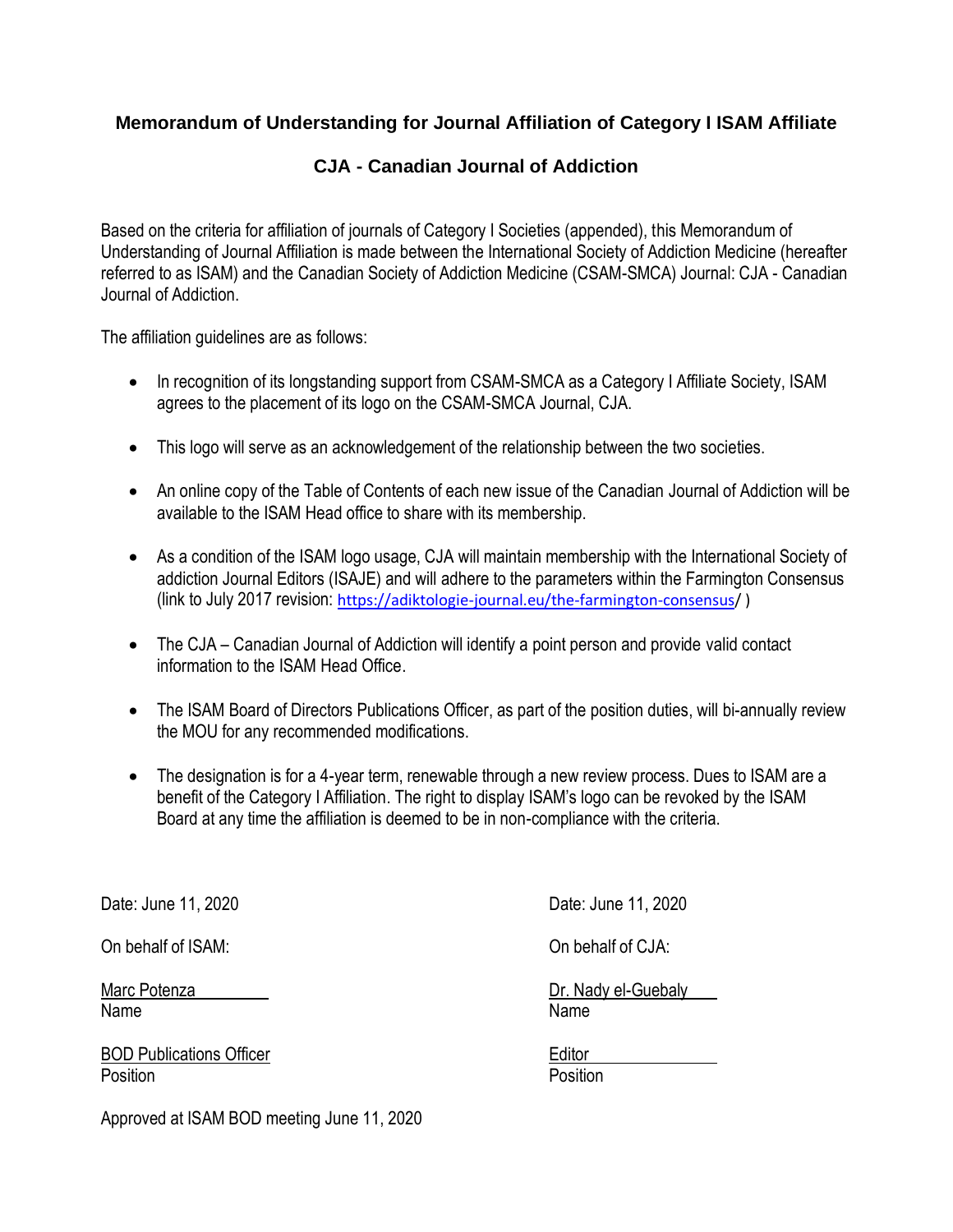## Appendix 1: AFFILIATION OF PEER-REVIEWED JOURNALS WITH ISAM

### **Background**

One principal role of ISAM is the promotion and dissemination of research findings in order to assure advancing the treatment of addictive disorders. In 2010, *Substance Abuse,* a leading publications in this field became the official publication of the Society. Based on a proposal from our Council of Ambassadors, we are now considering accepting affiliation with other peer-reviewed journals. In addition to advancing our field, this will promote broader worldwide recognition of our Society. The objective of this initiative, criteria for affiliation, and procedures regarding affiliation are listed here.

#### Objective of This Initiative

Enhancing dissemination of knowledge in the addiction field in accord with the role of ISAM as the leading international society in the addiction field, while meeting the academic standards we represent.

### Criteria to be Met by a Journal for Affiliation with ISAM

- 1. Support of the mission and goals of ISAM
- 2. The Editor-in-Chief is a member of ISAM.
- 3. The Editor and journal are members of the International Society of Addiction Journal Editors (ISAJE).
- 4. The journal complies with the ISAJE Farmington Consensus as indicated in its main components (link attached) and outlined in the brief below:
	- a. Commitment to the peer review process: Explicitly framed criteria, confidentiality of review, conflict of interest
	- b. Expectations of authors: Proper involvement of contributors, avoidance of duplication of publication, declaration of funding sources, protection of human rights and upholding of ethics, technical formatting of materials according to author guidelines
	- c. Maintenance of editorial independence: Acknowledgement of any potential conflicts of interest, disclosure of relevant relationships and funding, review and communication of sources of support for journal supplements, involvement of the journal editor in advertising decisions.
	- d. Expectations of editors, editorial board and publishers: Transparency about and involvement of qualified editorial board members in journal functions, transparency of publisher with respect to operation and practices that are ethical and follow established standards.
- 5. Special consideration will be given to journals whose sponsoring organizations affiliate with ISAM.

#### Procedure

- 1. Application will be made to the Chief Editor of ISAM for review.
- 2. Acceptance by the Board will be based on evaluation by the ISAM Chief Editor, with recommendation relative to the quality of the application and a review of previous issues of the journal.